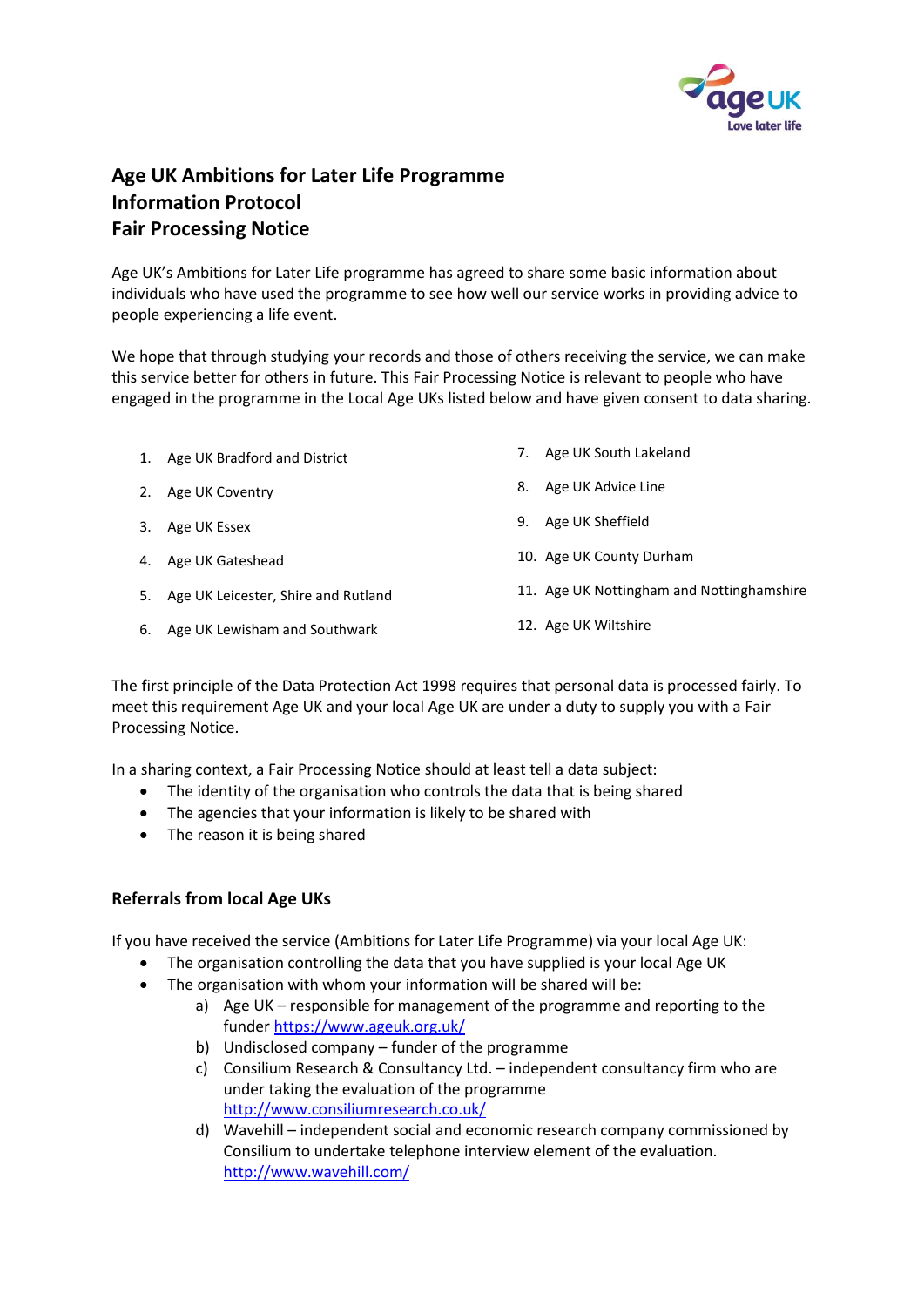

 The reason your data is being shared with the organisations listed above in points a) to d) is to report on programme, see how well the service works in providing advice to people experiencing a life event, as well as to improve the service for others in the future.

## **After receiving the service**

The funder of the programme and Consilium (the evaluation team) are the only partners we will be sharing your non-identifiable data with in an anonymised report format.

Consilium and Wavehill (the evaluation team) are the only organisations with whom we will share your identifiable personal information (name, contact details and the other information you provide on the client satisfaction survey). All completed client satisfaction surveys will be shared with Consilium and your contact details will also be shared with Wavehill if you opted in to receive follow up contact from the evaluation team.

All members of staff employed by the funder of the programme, Consilium, and Wavehill are bound by confidentiality clauses in their employment contracts which means that information that you provide must be held in confidence and not shared with anyone else unless:

 These organisations are legally obliged or permitted to disclose the information to another organisation or person

| Please read the information in the table below which gives details of what we have<br>proposed for the evaluation of this programme. |                                                                                                                                                                                                                                                                                                                                                                                                                                                                                                                                                                                                                                                                                                                                                                                               |  |  |  |
|--------------------------------------------------------------------------------------------------------------------------------------|-----------------------------------------------------------------------------------------------------------------------------------------------------------------------------------------------------------------------------------------------------------------------------------------------------------------------------------------------------------------------------------------------------------------------------------------------------------------------------------------------------------------------------------------------------------------------------------------------------------------------------------------------------------------------------------------------------------------------------------------------------------------------------------------------|--|--|--|
| <b>Question</b>                                                                                                                      | <b>Answer</b>                                                                                                                                                                                                                                                                                                                                                                                                                                                                                                                                                                                                                                                                                                                                                                                 |  |  |  |
| Why do you want to share<br>information about me?                                                                                    | The service you receive (Ambitions for Later Life<br>Programme) will be delivered via your local Age UK.<br>After you received the service, Age UK would like to see<br>how well the service works in providing advice to peop, e<br>experiencing a significant life event.<br>Consilium is undertaking an evaluation of this service to<br>see if the support provided to you has had any impact on<br>supporting you through the issue you presented with. In<br>order to do this evaluation, we want to be able to share<br>basic information about you with Consilium and Wavehill,<br>who will undertake the evaluation but they will not use<br>information provided on client satisfaction survey to<br>contact you; without having first received your expressed<br>consent to do so. |  |  |  |
| Who will be using my<br>information?                                                                                                 | Consilium, a reputable independent research organisation,<br>will subsequently analyse your results from telephone<br>questionnaire surveys and telephone interviews.                                                                                                                                                                                                                                                                                                                                                                                                                                                                                                                                                                                                                         |  |  |  |

You/your carer provide consent to share the information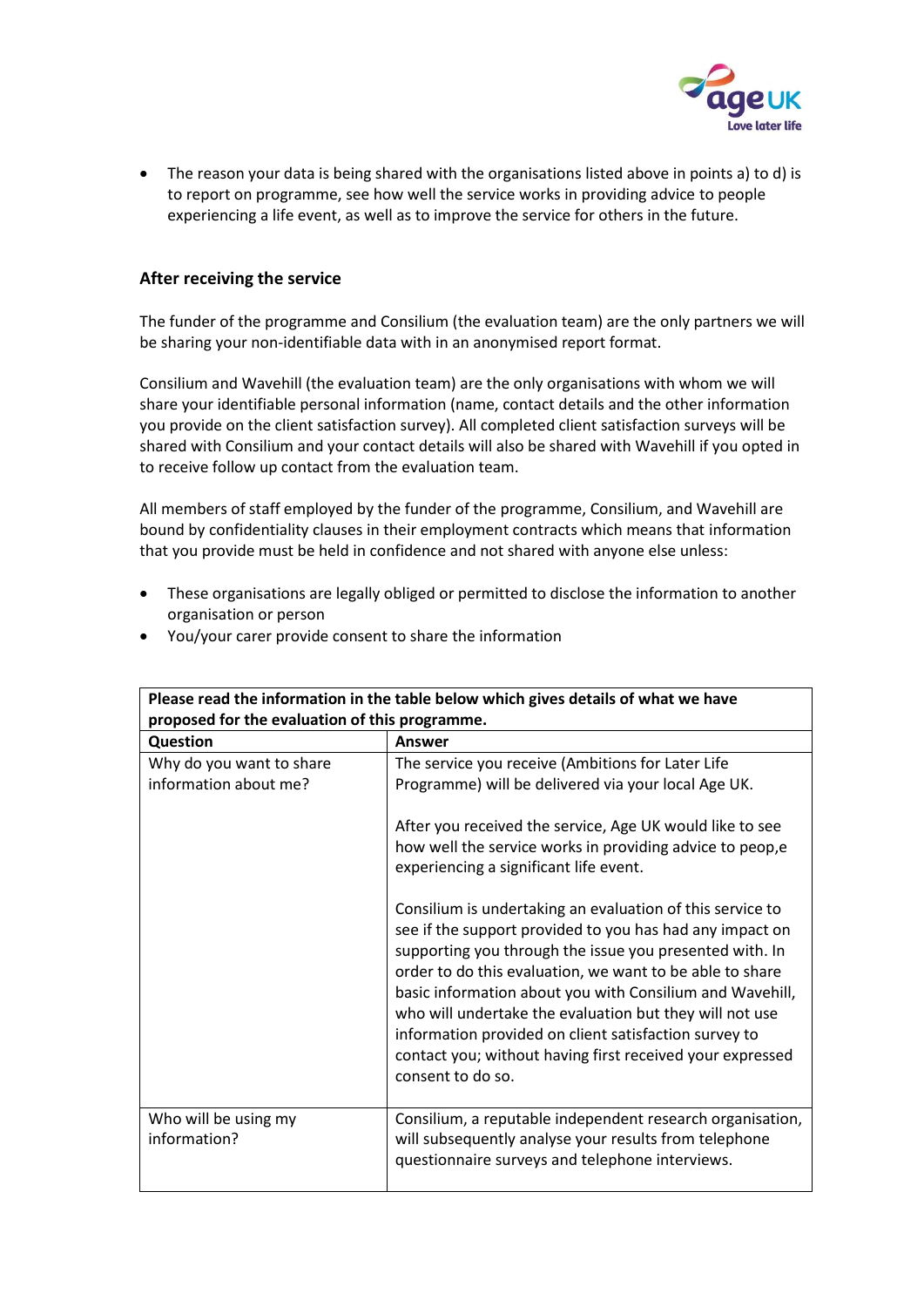

| What information will be shared                      | Your non-identifiable data such as date and length of<br>appointment with your local Age UK, which organisation<br>you were referred from, your age, gender, ethnicity, living<br>situation, outcomes of benefit check session, and any<br>other services you were referred on to for further support.                                                                                                                                                                                      |
|------------------------------------------------------|---------------------------------------------------------------------------------------------------------------------------------------------------------------------------------------------------------------------------------------------------------------------------------------------------------------------------------------------------------------------------------------------------------------------------------------------------------------------------------------------|
| Will any identifiable personal<br>details be shared? | Consilium and Wavehill (the evaluation team) are the only<br>organisations with whom we will share your identifiable<br>personal information (name, contact details and the other<br>information you provide on the client satisfaction survey).<br>All completed telephone questionnaire surveys will be<br>shared with Consilium, but your contact details will only<br>be used by Wavehill to contact you if you have opted in to<br>receive follow up contact from the evaluation team. |
| What happens after my data is<br>shared?             | Consilium analyse the data collected in order to decide<br>upon findings and recommendations of evaluation. The<br>findings will be presented in a report to be made available<br>on Age UK National website. No information about<br>individuals will be published.                                                                                                                                                                                                                        |
| How long will my data be<br>stored?                  | The information held by Consilium and Wavehill will be<br>destroyed one year after the publication of the final<br>report. If you would like more information on this, email<br>Consilium at info@consiliumresearch.co.uk and Wavehill<br>at wavehill@wavehill.com                                                                                                                                                                                                                          |
|                                                      | Your local Age UK will retain your personal data for a<br>minimum of 6 years. Both internal Age UK and external<br>quality standards require I&A records to be held for a<br>minimum of 6 years, for quality assurance purposes and as<br>required by our insurers.                                                                                                                                                                                                                         |
| Will my data be looked after<br>safely?              | Yes, your information will be sent securely to Consilium<br>and Wavehill, which work under strict rules to keep your<br>information confidential.                                                                                                                                                                                                                                                                                                                                           |
|                                                      | Information on Consilium's and Wavehill's data sharing<br>policies can be found here:                                                                                                                                                                                                                                                                                                                                                                                                       |
|                                                      | https://www.ageuk.org.uk/our-<br>impact/programmes/ambitions-for-later-life                                                                                                                                                                                                                                                                                                                                                                                                                 |
|                                                      | Your local Age UK has signed a data sharing agreement<br>with Age UK which details their compliance with<br>requirements under the Data Protection Act 1998 and of<br>the EU General Data Protection Regulation (GDPR) which<br>comes into practice on 1st May 2018.                                                                                                                                                                                                                        |